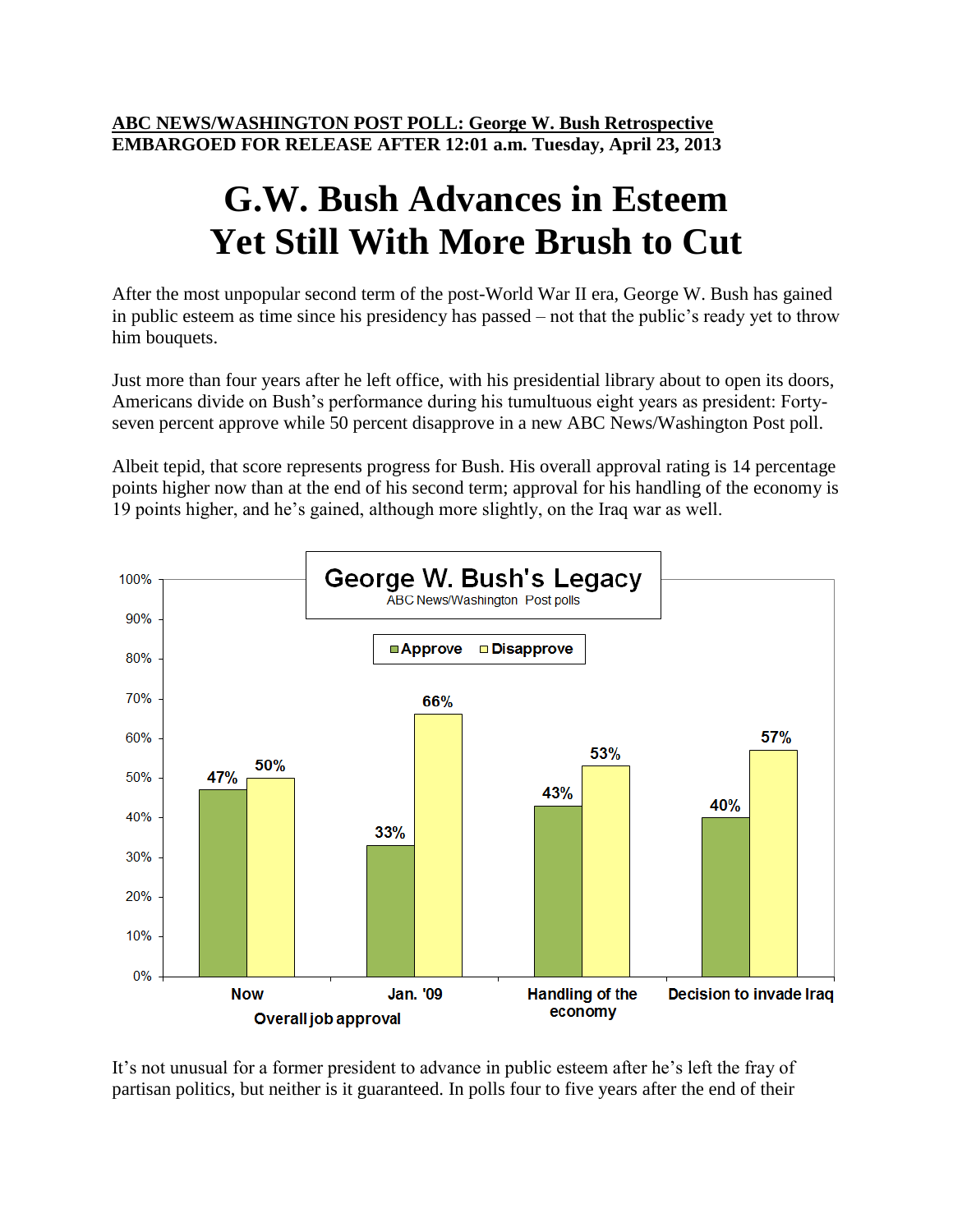presidencies, Bush's father gained 18 points in approval, but Bill Clinton slipped by 4 and Ronald Reagan lost 12. (Reagan later improved in retrospect; it just took more time.)

Bush left office with just 33 percent approval, and a disapproval rating, 66 percent, that tied the disgraced Richard Nixon as the highest on record for a departing president in polls since the Roosevelt administration. Bush's approval rating on average across his second-term, for its part, stands alone as the lowest on record in modern polling.

With his improvements since returning to Texas, Bush remains negatively rated on two central issues of his presidency, but more narrowly so than when he was in office. The public by 53-43 percent disapproves of his handling of the economy, compared with 73-24 percent in late 2008. And this poll, produced for ABC by [Langer Research Associates,](http://www.langerresearch.com/) finds that Americans by 57-40 percent disapprove of his decision to invade Iraq. That compares with a 65-33 percent negative rating for his handling the situation there in mid-2008.

GROUPS – Bush's gains in approval are fairly broadly based, albeit still with sharp partisan and ideological gaps. His approval rating is up by 19 points among Democrats compared with when he left office, as well as by 16 points among Republicans and 11 points among independents. Still, though, just 25 percent Democrats now approve of his performance (it was a mere 6 percent when he left), as do 45 percent of independents and 84 percent of Republicans.

|                         |                    |           | ------ Bush job approval --------- |
|-------------------------|--------------------|-----------|------------------------------------|
|                         |                    |           | Now 1/16/09 Change in approval     |
| All                     | $47 - 50\%$ 33-66% |           | +14 points                         |
| Democrats               | 25-73 6-93         |           | 19                                 |
| Republicans             | 84-15 68-29        |           | 16                                 |
| Independents            | $45 - 51$          | $34 - 64$ | 11                                 |
| Liberals                | $21 - 77$          | $11 - 89$ | 10                                 |
| Moderates               | $43 - 54$          | $28 - 69$ | 15                                 |
| Conservatives NET 69-29 |                    | $57 - 42$ | 12                                 |
| Somewhat cons. 65-32    |                    | NA        | NA                                 |
| Very cons.              | 74-24              | NA        | NA                                 |
| Men                     | $50 - 46$          | $36 - 64$ | 14                                 |
| Women                   | $44 - 53$          | $30 - 67$ | 14                                 |
| Whites                  | $55 - 42$          | $38 - 60$ | 17                                 |
| Nonwhites               | $31 - 65$          | $15 - 84$ | 16                                 |
| Blacks                  | $15 - 84$ $8 - 92$ |           | 7                                  |
| Hispanics               | $40 - 54$          | NA        | ΝA                                 |
| $18 - 29$               | $34 - 62$          | $26 - 73$ | 8                                  |
| $30 - 49$               | $55 - 40$          | $36 - 61$ | 19                                 |
| $50 - plus$             | $46 - 51$          | $33 - 65$ | 13                                 |
| Less than \$50K         | $45 - 51$          | $29 - 69$ | 16                                 |
| $$50-100K$              | $48 - 52$          | $39 - 60$ | 9                                  |
| \$100K-plus             | $55 - 44$          | $35 - 63$ | 20                                 |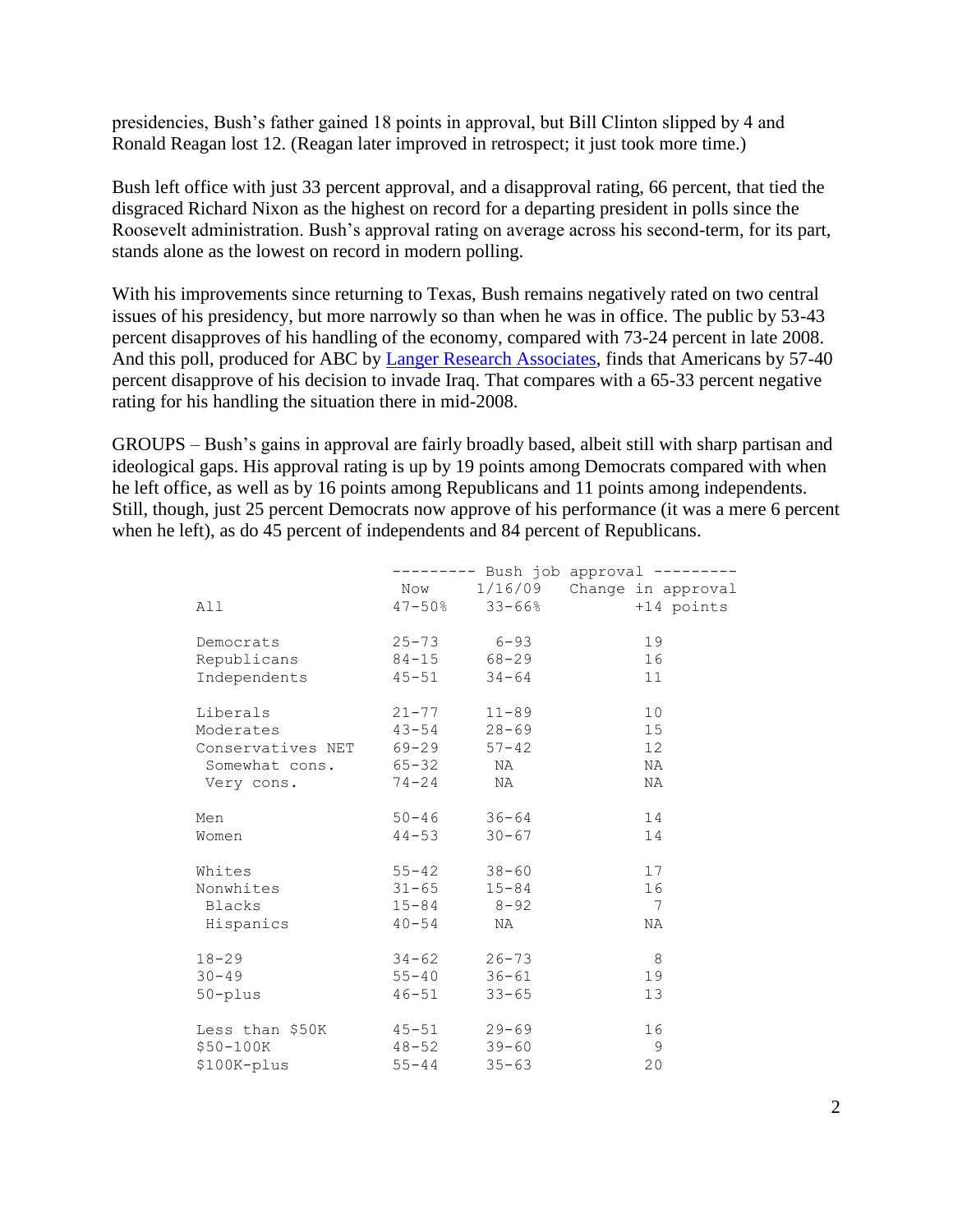Bush's rating has gained 10 points among liberals and 15 points among moderates, as well as 12 points among his core conservative supporters, albeit again with big gaps; just 21 percent of liberals approve, rising to 43 percent of moderates and 69 percent of conservatives.

Notably, there are three key groups among which Bush's improvement has barely budged: Blacks, among whom his approval rating has gained 7 points, to just 15 percent; young adults (age 18 to 29), up 8 points to 34 percent; and middle- to upper-middle income Americans, in the \$50,000-\$100,000 bracket, up 9 points to 48 percent approval for the former president. The first two are not statistically significant changes; the third is, slightly so.

Finally, there's another way in which Bush's ratings have mellowed. Intensity of opinion about his presidency was remarkably negative as he left office in January 2009; 51 percent of Americans "strongly" disapproved of his work in office, while just 16 percent approved strongly. Intensity of sentiment remains negative today, but less lopsidedly so  $-34$  percent have a strongly negative view of his presidency, down 17 points, while 20 percent strongly approve.

Check [here](http://abcnews.go.com/PollingUnit/BushLegacy/story?id=6567339) for a full retrospective of public attitudes on Bush across his presidency.

METHODOLOGY – This ABC News/Washington Post poll was conducted by landline and cell phone April 17-21, 2013, in English and Spanish, among a random national sample of 1,000 adults. Results have a margin of [sampling error](http://abcnews.go.com/PollingUnit/story?id=5984818&page=1) of 3.5 points. The survey was produced for ABC News by [Langer Research Associates](http://langerresearch.com/) of New York, N.Y., with sampling, data collection and tabulation by SSRS/Social Science Research Solutions of Media, Pa.

Analysis by Gary Langer.

ABC News polls can be found at ABCNEWS.com at [http://abcnews.com/pollingunit.](http://abcnews.com/pollingunit)

Media contacts: [David Ford,](mailto:david.ford@abc.com) (212) 456-7243, and [Julie Townsend,](mailto:julie.townsend@abc.com) (212) 456-4934.

Full results follow.

1. Thinking back to when George W. Bush was in office, would you say you approve or disapprove of (ITEM)? Do you feel that way strongly or somewhat?

4/21/13 – Summary Table

|                                    | $------$ |        |      | Approve ----- ---- Disapprove --- |      |        | No  |
|------------------------------------|----------|--------|------|-----------------------------------|------|--------|-----|
|                                    | NET      | Strgly | Smwt | NET                               | Smwt | Strqly | op. |
| a. the way Bush handled his job as |          |        |      |                                   |      |        |     |
| president                          | 47       | 20     | 27   | 50                                |      | 34     |     |
| b. Bush's decision to invade Iraq  | 40       |        | 19   | 57                                |      | 43     |     |
| c. Bush's handling of the economy  | 43       | 15     | 29   | 53                                |      | 36     |     |

Compare to:

Do you approve or disapprove of the way George W. Bush has handled his job as president?

-------- Approve -------- ------- Disapprove ------ No